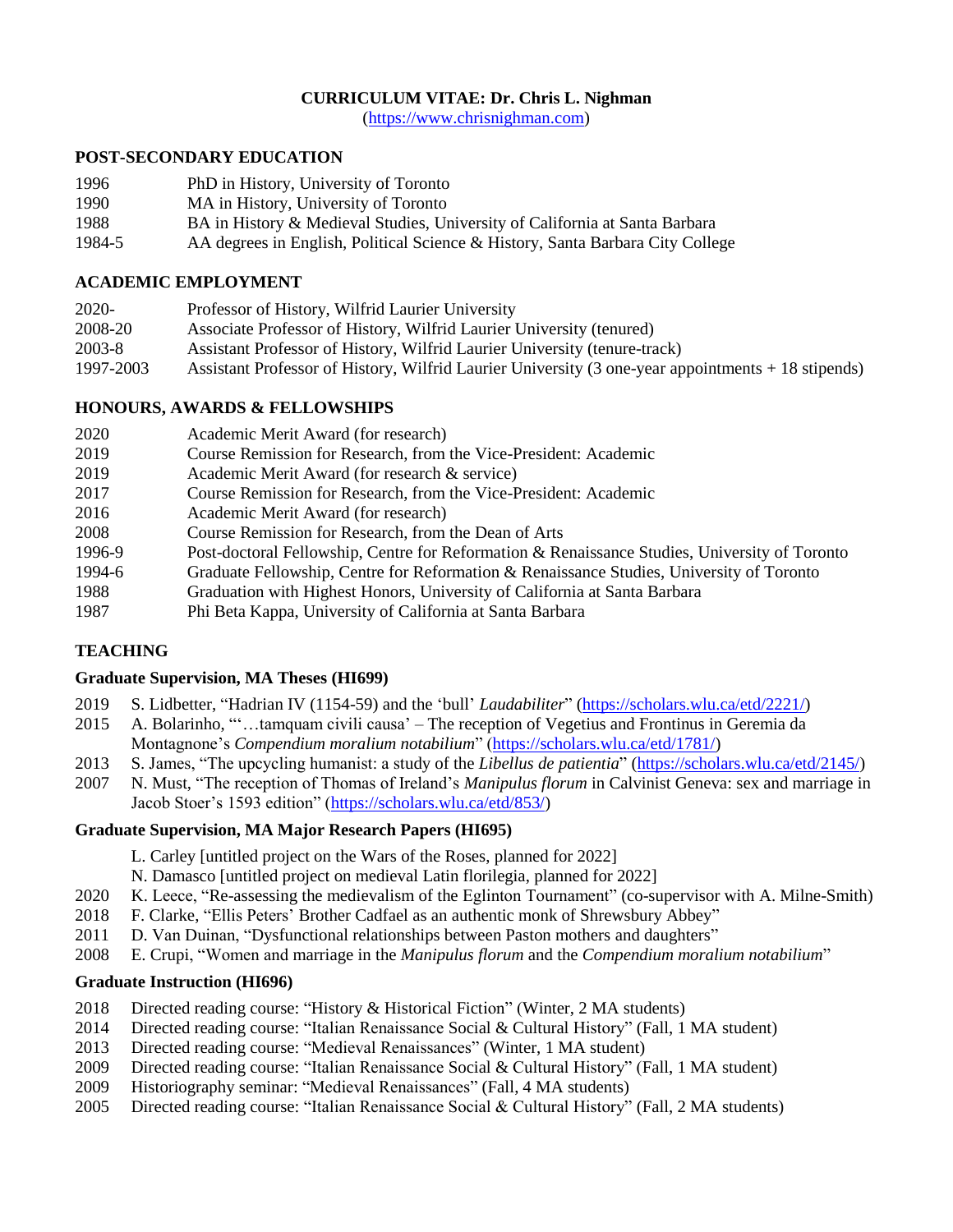| Undergraduate Instruction (since tenure-track appointment: July 2003)                        | <b>Frequency</b> |
|----------------------------------------------------------------------------------------------|------------------|
| HI101: Europe in the Early Middle Ages, 450-1100                                             |                  |
| HI102: Europe in the Central & Late Middle Ages, 1100-1450 (until 2016)                      |                  |
| HI102: War, Conflict & Rebellion in the Middle Ages, 732-1500 (since 2021)                   |                  |
| HI201: Early Modern Europe, 1450-1789                                                        |                  |
| HI219: The History of English Law to 1714                                                    |                  |
| HI310: The Italian Renaissance, 1350-1530                                                    |                  |
| HI311: The Reformation                                                                       |                  |
| HI374: Jews, "Witches" & Heretics: Toleration & Persecution in Pre-Modern Europe             |                  |
| HI383: England in the Central & Late Middle Ages, 1066-1485                                  |                  |
| HI400: Reading Seminar in Medieval History: "Love, Sex & Death in the Italian Renaissance"   |                  |
| HI450: Research Seminar in Medieval History: "Love, Sex & Death in the Italian Renaissance"  |                  |
| HI499: Senior Honours Thesis                                                                 |                  |
| ML100: Discovering the Middle Ages                                                           |                  |
| ML201: The Church in Medieval Society                                                        |                  |
| ML400: Senior Seminar – "History & Historical Fiction: Philippa Gregory's Wars of the Roses" |                  |
| ML400: Senior Seminar – "Medieval Renaissances"                                              |                  |
| <b>ML499: Directed Readings</b>                                                              |                  |

# **SCHOLARSHIP**

# **External Research Funding (since PhD)**

| 2021 | SSHRC Insight Grant: Stream B for 5 years (PI)                          | \$225,505 |
|------|-------------------------------------------------------------------------|-----------|
| 2019 | SSHRC Insight Grant: Stream A for 2 years (PI)                          | \$36,301  |
|      | 2016 SSHRC Insight Development Grant for 2 years (PI)                   | \$38,372  |
|      | 2014 SSHRC Connection Grant (PI)                                        | \$11,000  |
|      | 2005 SSHRC Standard Research Grant for 3 years (PI)                     | \$48,098  |
| 2001 | Bibliographical Society of America research travel grant (Co-applicant) | \$3,800   |

# **Internal Research Funding (since PhD)**

| 2021 | Category A Research Grant (PI)                                                | \$14,934 |
|------|-------------------------------------------------------------------------------|----------|
| 2017 | Category B Equipment Grant (Lead Co-applicant)                                | \$14,021 |
| 2015 | Category A Research Grant (PI)                                                | \$10,830 |
| 2013 | Colloquium Grants from the VPA, Dean of Arts, History & Medieval Studies (PI) | \$3,000  |
| 2013 | Category C Workshop Grant (PI)                                                | \$5,000  |
| 2013 | Undergraduate Research Assistant Grant (PI)                                   | \$6,000  |
| 2012 | <b>CICDA</b> Faculty Grant (PI)                                               | \$2,500  |
| 2012 | Dean of Arts Research Grant (PI)                                              | \$1,000  |
| 2012 | Initiatory Research Grant (PI)                                                | \$500    |
| 2011 | Short-Term Research Grant (PI)                                                | \$3,000  |
| 2009 | Short-Term Research Grant (PI)                                                | \$3,000  |
| 2006 | Short-Term Research Grant (PI)                                                | \$3,000  |
| 2004 | Re-application Grant for SSHRC 4A recipients (PI)                             | \$1,500  |
| 2004 | Short-Term Research Grant (PI)                                                | \$2,500  |
| 2003 | Re-application Grant for SSHRC 4A recipients (PI)                             | \$4,000  |
| 2002 | Part-Time Faculty Research Grant (PI)                                         | \$1,000  |
| 2000 | Short-Term Research Grant (PI)                                                | \$2,500  |
|      | <b>Other Academic Funding (since PhD)</b>                                     |          |
| 2016 | WLU International Conference Travel Grant                                     | \$1,500  |
| 2014 | WLU Instructional Development Travel Grant                                    | \$300    |
| 2010 | <b>WLU International Conference Travel Grant</b>                              | \$1,500  |
| 2008 | The History Education Network, Small Project Grant                            | \$2,500  |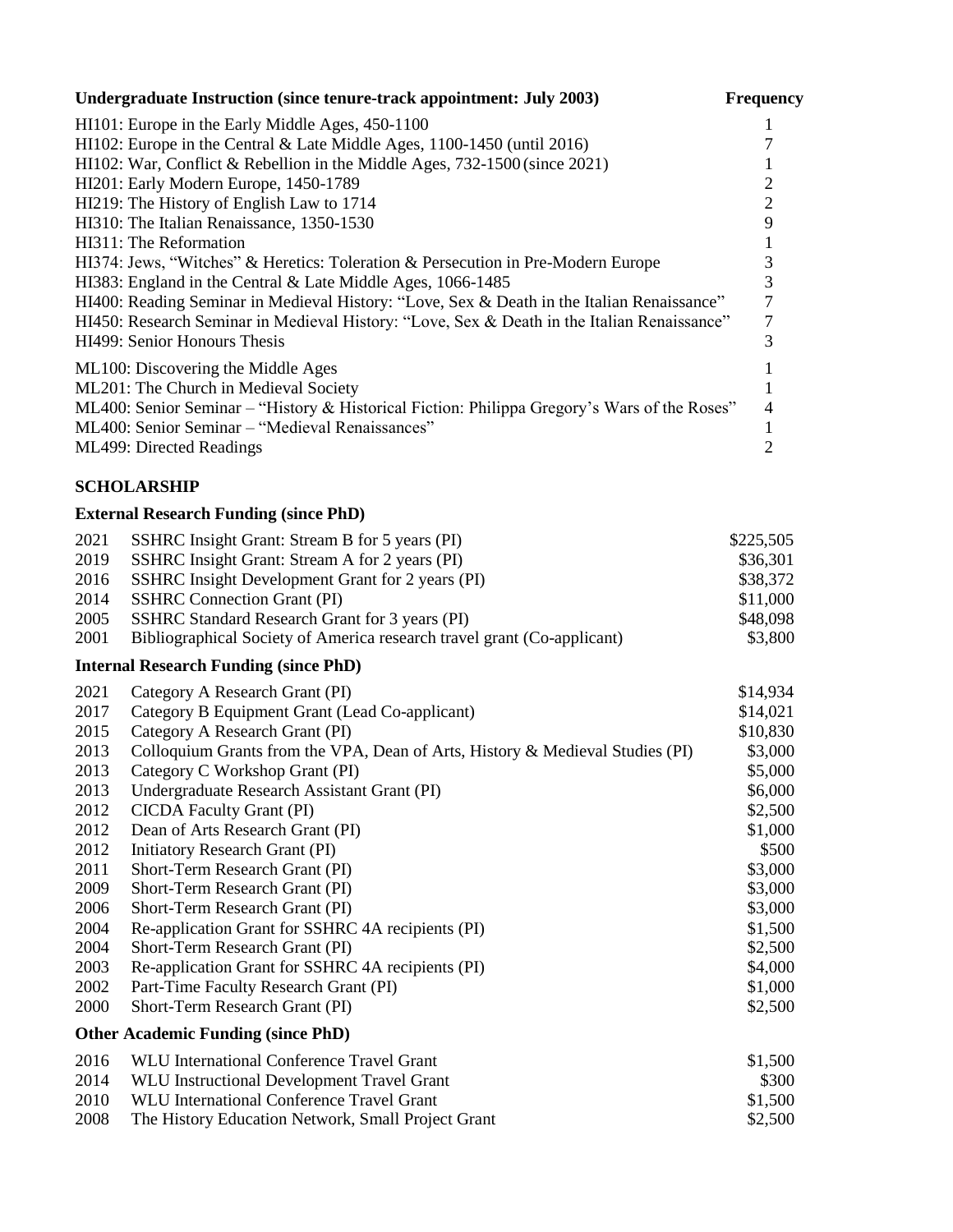## **Scholarly Publications & Presentations: Lifetime Summary**

| - Completed Open Access Resources (4 as sole creator; 3 as co-creator)           |                             |
|----------------------------------------------------------------------------------|-----------------------------|
| - Edited Book (lead co-editor)                                                   | $\mathbf{1}$                |
| - Book Chapters                                                                  | 2                           |
| - Refereed Articles (12 as sole author; 1 as lead co-author)                     | 13                          |
| - Book Reviews                                                                   | $\overline{\mathcal{L}}$    |
| - Non-refereed Research Notes (4 as sole author; 1 as co-author)                 | 5                           |
| - Research Presentations (8 by invitation; 28 by refereed proposal; 10 internal) | 46                          |
| - Published Conference Paper Abstracts                                           | $\mathcal{D}_{\mathcal{L}}$ |

### **Open Access Resources (completed)**

- 2019 The *Libellus de patientia* Project [\(https://libellus-project.wlu.ca\)](https://libellus-project.wlu.ca/), with Samantha James (Open Access edition by S. James, C. Nighman & K. Tilmans; English translation by C. Nighman)
- 2017 The *Manipulus*/*Scotichronicon* Project [\(https://scotichronicon-project.wlu.ca\)](https://scotichronicon-project.wlu.ca/)
- 2016 The *Manipulus*/*Lucula noctis* Project [\(https://lucula-project.wlu.ca\)](https://lucula-project.wlu.ca/)
- 2015\* The Digital *Liber pharetrae* Project [\(https://pharetra-project.wlu.ca\)](https://pharetra-project.wlu.ca/); also available since August 2019 through the Scholastic Commentaries & Texts Archive [\(http://scta.info/resource/UUyf3f\)](http://scta.info/resource/UUyf3f)
- 2013\* The Electronic *Manipulus florum* Project [\(http://www.manipulusflorum.com\)](http://www.manipulusflorum.com/) (intended for SCTA)
- 2007 "A bibliographical register of the sermons and other orations delivered at the Council of Constance (1414- 1418)," BibSITE [\(http://www.bibsocamer.org/BibSite/Nighman-Stump/index.html\)](http://www.bibsocamer.org/BibSite/Nighman-Stump/index.html), with Phillip Stump
- 2005 Sermons du Concile de Constance [\(http://sermones.net/content/sermons-du-concile-de-constance\)](http://sermones.net/content/sermons-du-concile-de-constance), with Phillip Stump (until 2020 these 11 digitized texts were provided on our website: councilofconstance.com)

\* Searchable via the Janus Intertextuality Search Engine [\(https://cs.uwaterloo.ca/~arkane/cgi-bin/janus.html\)](https://cs.uwaterloo.ca/~arkane/cgi-bin/janus.html)

## **Open Access Resources (ongoing/on hiatus)**

- 2020- The Digital *Viridarium consolationis* Project [\(https://viridarium-project.wlu.ca\)](https://viridarium-project.wlu.ca/) (for SCTA & Janus)
- 2019- The *Chrysostomus Latinus in Mattheum* Online (CLIMO) Project [\(https://climo-project.wlu.ca\)](https://climo-project.wlu.ca/)
- 2015- The *Chrysostomus Latinus in Iohannem* Online (CLIO) Project [\(https://www.clioproject.net\)](https://www.clioproject.net/)
- 2013- The *Compendium moralium notabilium* Project [\(https://compendium-project.wlu.ca\)](https://compendium-project.wlu.ca/) (for SCTA & Janus)

#### **Books**

A critical edition of Burgundio da Pisa's translation of John Chrysostom's homilies on the Gospel of John (in preparation), in collaboration with S. Kennerley.

2019 J. Hamesse, M.-J. Mũnoz Jiménez, & C. Nighman (eds.), *New perspectives on Thomas of Ireland's*  Manipulus florum */ Nouvelles perspectives sur le* Manipulus florum *de Thomas d'Irlande*, Papers in Mediaeval Studies 32, Toronto: Pontifical Institute of Mediaeval Studies (Nighman is the lead co-editor).

## **Book Chapters**

- 2019 C. Nighman, "Revisiting John of Wales's role in the creation of the *Manipulus florum*," in *New perspectives on Thomas of Ireland's* Manipulus florum */ Nouvelles perspectives sur le* Manipulus florum *de Thomas d'Irlande*, J. Hamesse, M.-J. Mũnoz Jiménez & C. Nighman (eds.), Papers in Mediaeval Studies 32, Toronto: Pontifical Institute of Mediaeval Studies, 17-30.
- 2017 C. Nighman, "Editorial agency in the *Manipulus florum*: Thomas of Ireland's reception of two works by Peter of Blois," in *From Learning to Love: Schools, Law, and Pastoral Care in the Middle Ages – Essays in Honour of Joseph W. Goering*, T. Sharp et al. (eds.), Papers in Mediaeval Studies 29, Toronto: Pontifical Institute of Mediaeval Studies, 224-48.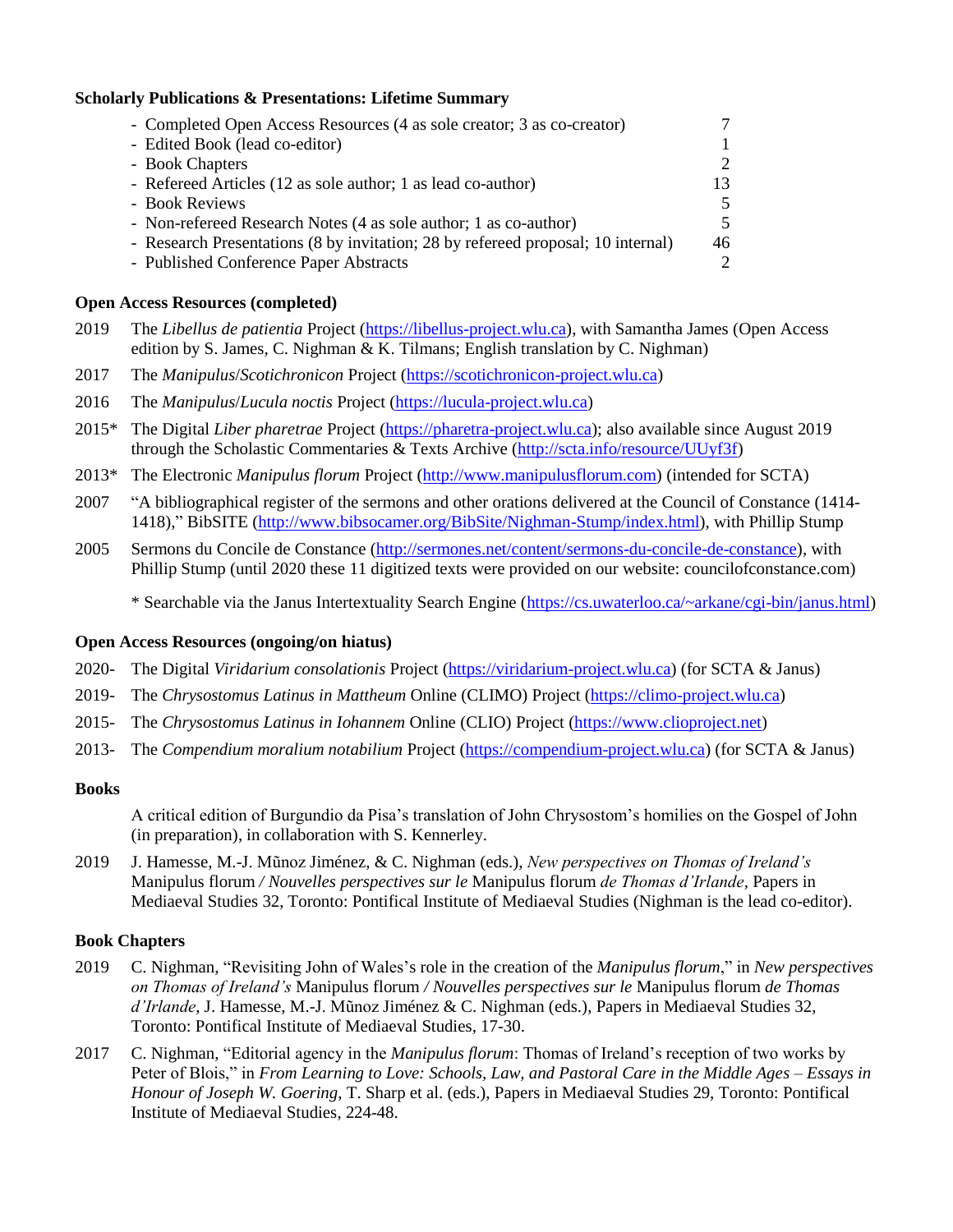## **Refereed Articles**

C. Nighman, "Richard Ullerston's proposals for ecclesiastical reform at the Councils of Pisa and Constance and Ps.-Dionysius *De ecclesiastica hierarchia*" (in preparation).

C. Nighman, "John Pecham's *Homelia de trinitate*" (in preparation).

C. Nighman, "A previously unknown Latin translation from the late 15th century of a portion of John Chrysostom's Homilies on John" (in preparation).

- 2021 C. Nighman, "'*impresse et diligenter correcte*': Johann Koelhoff's transmission of Francesco Griffolini's translation of Chrysostom's Homilies on John," *Journal of the Early Book Society* 24 (forthcoming).
- 2019 C. Nighman, "Walter Bower's reception of the *Manipulus florum* (1306) in composing the *Scotichronicon*," *The Innes Review* 70.1: 55-64 [\(https://www.euppublishing.com/doi/pdfplus/10.3366/inr.2019.0202\)](https://www.euppublishing.com/doi/pdfplus/10.3366/inr.2019.0202) + 4pp. Appendix: see Supplementary Material [\(https://www.euppublishing.com/doi/suppl/10.3366/inr.2019.0202\)](https://www.euppublishing.com/doi/suppl/10.3366/inr.2019.0202).
- 2014 C. Nighman, "The *Manipulus florum*, Johannes Nider's *Formicarius*, and late medieval misogyny in the construction of witches prior to the *Malleus maleficarum*," *Journal of Medieval Latin* 24: 171-84.
- 2011 C. Nighman, "The Janus intertextuality search engine: A research tool of (and for) the Electronic *Manipulus florum* Project," *Digital Medievalist* 7 [\(http://doi.org/10.16995/dm.43\)](http://doi.org/10.16995/dm.43).
- 2008 C. Nighman, "Citations of '*noster*' John Pecham in Richard Fleming's Trinity Sunday sermon: Evidence for the political use of liturgical music at the Council of Constance," *Medieval Sermon Studies* 52: 31-41 [\(https://scholars.wlu.ca/hist\\_faculty/17/\)](https://scholars.wlu.ca/hist_faculty/17/).
- 2008 C. Nighman & Sophie Vallery-Radot, "Bernard de la Planche, Bernardus Baptizatus and the sermon 'Sedens docebat turbas' at the Council of Constance," *Annuarium historiae conciliorum* 38.2: 313-20 (Nighman is the lead co-author) [\(https://scholars.wlu.ca/hist\\_faculty/9/\)](https://scholars.wlu.ca/hist_faculty/9/).
- 2008 C. Nighman, "*Prudencia*, plague & the pulpit: Richard Fleming's eulogy for Robert Hallum at the Council of Constance," *Annuarium historiae conciliorum* 38.1: 183-98 [\(https://scholars.wlu.ca/hist\\_faculty/8/\)](https://scholars.wlu.ca/hist_faculty/8/).
- 2005 C. Nighman, "Commonplaces on preaching among commonplaces for preaching? The topic *Predicacio* in Thomas of Ireland's *Manipulus florum*," *Medieval Sermon Studies* 49: 37-57 [\(https://scholars.wlu.ca/hist\\_faculty/27/\)](https://scholars.wlu.ca/hist_faculty/27/).
- 2003 C. Nighman, "Rhetorical self-construction and its political context in Richard Fleming's reform sermon for Passion Sunday at the Council of Constance," *Annuarium historiae conciliorum* 33.2: 405-25 [\(https://scholars.wlu.ca/hist\\_faculty/10/\)](https://scholars.wlu.ca/hist_faculty/10/).
- 2001 C. Nighman, "Confronting Heinrich Finke's 'Stettin MS 33': A contribution to conciliar sermon studies," *Codices manuscripti*: *Zeitschrift für Handschriftenkunde* 36: 13-30.
- 2000 C. Nighman, "'*Accipiant qui vocati sunt*': Richard Fleming's reform sermon at the Council of Constance," *Journal of Ecclesiastical History* 51.1: 1-36 [\(https://scholars.wlu.ca/hist\\_faculty/7/\)](https://scholars.wlu.ca/hist_faculty/7/).
- 1997 C. Nighman, "Another look at the English staging of an Epiphany play at the Council of Constance," *Records of Early English Drama* 22.2: 11-18 ([https://scholars.wlu.ca/hist\\_faculty/23/\)](https://scholars.wlu.ca/hist_faculty/23/).
- 1996 C. Nighman, "Hermann von der Hardt's '*MSCt Erfurtensis*', a major source for his editions of sermons from the Council of Constance," *Medieval Sermon Studies* 38.2: 38-45.

#### **Book Reviews**

- 2009 S. Wenzel, Preaching in the age of Chaucer, *H-Net* [\(https://www.h-net.org/reviews/showrev.php?id=24036\)](https://www.h-net.org/reviews/showrev.php?id=24036).
- 2004 F. Logan, A history of the church in the Middle Ages, *Canadian Journal of History* 39.3: 558-60.
- 2002 P. Grendler, Universities of the Italian Renaissance, *Quaderni d'Italianistica* 23.2: 64-6 ([https://scholars.wlu.ca/hist\\_faculty/25/\)](https://scholars.wlu.ca/hist_faculty/25/).
- 2001 J.H. Burns & T. Izbicki, Conciliarism and papalism, *Sixteenth Century Journal* 32.2: 487-8.
- 1996 A. Brown, Popular piety in the diocese of Salisbury, 1250-1550, *Confraternitas* 17.1: 19 [\(https://scholars.wlu.ca/hist\\_faculty/20/\)](https://scholars.wlu.ca/hist_faculty/20/).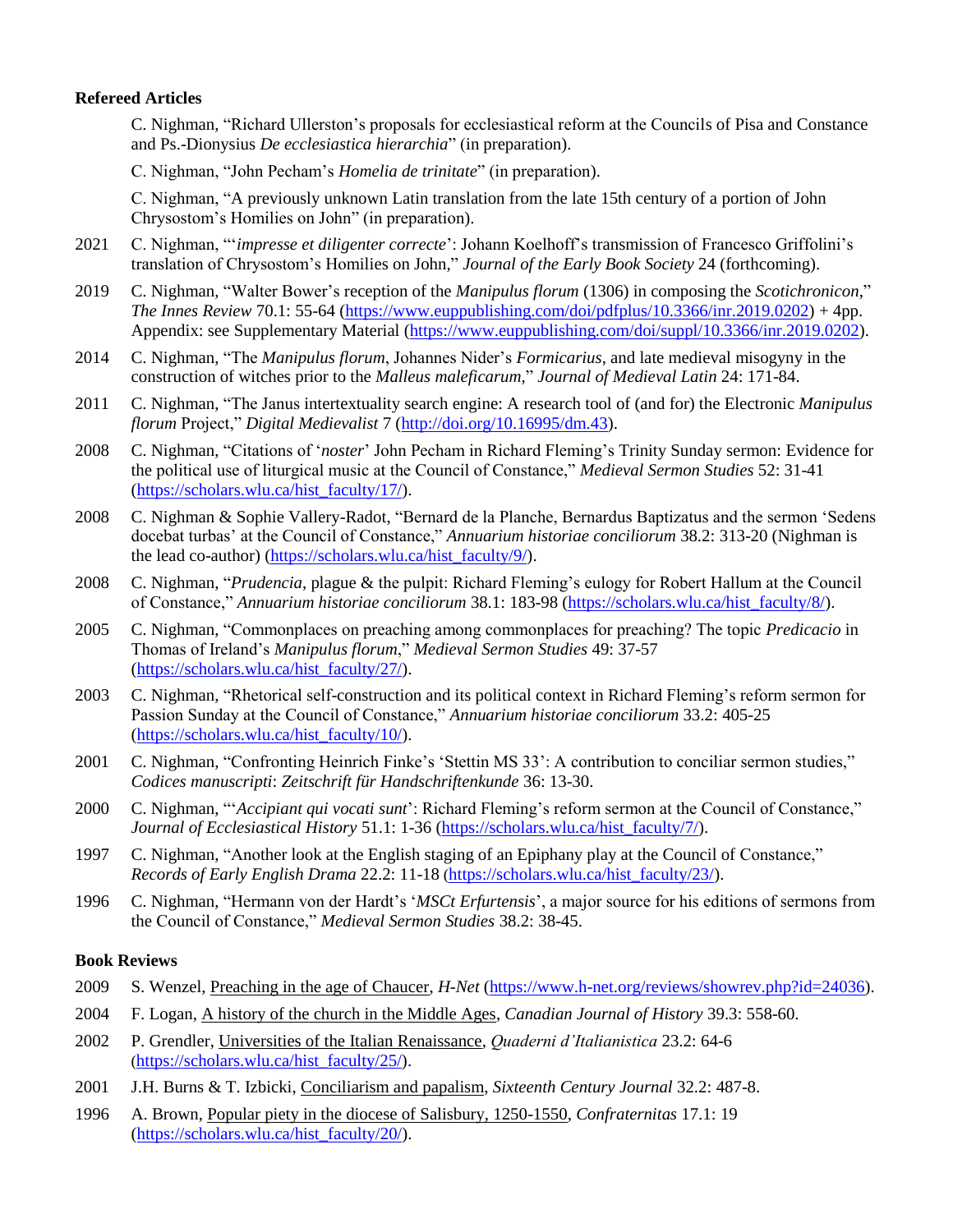### **Published Conference Paper Abstracts**

- 2002 C. Nighman, "La définition de l'audience dans deux éloges pour Francesco Zabarella, cardinal de Florence, au Concile de Constance (1417)," *Medieval Sermon Studies* 46: 26.
- 2000 C. Nighman, "John Luke's role in English reform efforts at the Council of Constance," *American Cusanus Society Newsletter* 17.1: 41-2.

## **Published Research Notes**

- 2006 C. Nighman & Phillip H. Stump, "A new bibliographical register of the sermons and other speeches delivered at the Council of Constance," *Medieval Sermon Studies* 50: 71-84 (Stump is the lead co-author) [\(https://scholars.wlu.ca/hist\\_faculty/12/\)](https://scholars.wlu.ca/hist_faculty/12/).
- 2002 C. Nighman, "The Electronic *Manipulus florum* Project," *Medieval Sermon Studies* 46: 97-9.
- 1995 C. Nighman, "New dating for '*Ecce sedes posita in caelo*'," *Notes and Queries* n.s. 42.4: 433-4.

#### **Newspaper Editorial**

2012 C. Nighman, "Arts grads bring valuable skills to the workplace," *The Waterloo Region Record*, 14 June 2012, A13 (editorial in rebuttal to Louisa d'Amato's column criticizing "impractical" humanities degrees).

#### **Research Presentations by Invitation**

- 2021 "Bryn Mawr MS 12 and the incunable editions of Griffolini's Latin translation of Chrysostom's Joannine homilies (Rome 1470 & Cologne 1486)," tentatively scheduled for Fall 2021 at Bryn Mawr College, Pennsylvania.
- 2021 Invited participant for a roundtable discussion on "Medieval Sermons & the Digital Humanities," International Medieval Sermon Studies Symposium, Universitat Pompeu Fabra, Barcelona (via Zoom)
- 2017 "Digitizing the 'Golden Mouth': transmitting patristic authority from the Middle Ages to today": Friday Workshop series, Centre for Reformation and Renaissance Studies, University of Toronto.
- 2015 "The reception of Thomas of Ireland's *Manipulus florum* in Walter Bower's *Scotichronicon*": Scottish Studies Roundtable Series, University of Guelph.
- 2014 "Medieval florilegia for the digital age": Schoenberg Institute for Manuscript Studies, University of Pennsylvania [\(https://www.youtube.com/watch?v=ZRAIWKh9PxE\)](https://www.youtube.com/watch?v=ZRAIWKh9PxE).
- 2011 "Janus 2.0: An enhanced intertextuality search engine for the Electronic *Manipulus florum*": Tri-University Group Digital Humanities Workshop, University of Guelph.
- 2009 "The English delegation at Constance and their preaching activities": Journée d'études: "Le Concile de Constance: théâtre d'action de l'autorité magistrale," Université de Strasbourg.
- 2006 "Richard Fleming's eulogy for Robert Hallum at the Council of Constance": Genealogy of Morals Project Conference, Radboud Universiteit, Nijmegen, the Netherlands.
- 2002 "The cardinal virtues in a tribute to Francesco Zabarella, Cardinal of Florence": Genealogy of Morals Project Colloquium, Radboud Universiteit, Nijmegen, the Netherlands.
- 2001 "'Wolves in sheep's clothing': pastoral problems for Philip Repingdon, Bishop of Lincoln": Tri-University Interdisciplinary Medieval Studies Group, Waterloo.

#### **Research Presentations by Proposal**

- 2021 "Assessing the development of a 12th-century Greco-Latin translator: digital research opportunities from the CLIO & CLIMO Projects": Canadian Society of Medievalists (via Zoom) (**scheduled for June**).
- 2020 "Editorial agency in Jerome Comelin's 1603 Heidelberg edition of Griffolini's translation of Chrysostom's Joannine homilies": Renaissance Society of America, Philadelphia (cancelled due to COVID-19).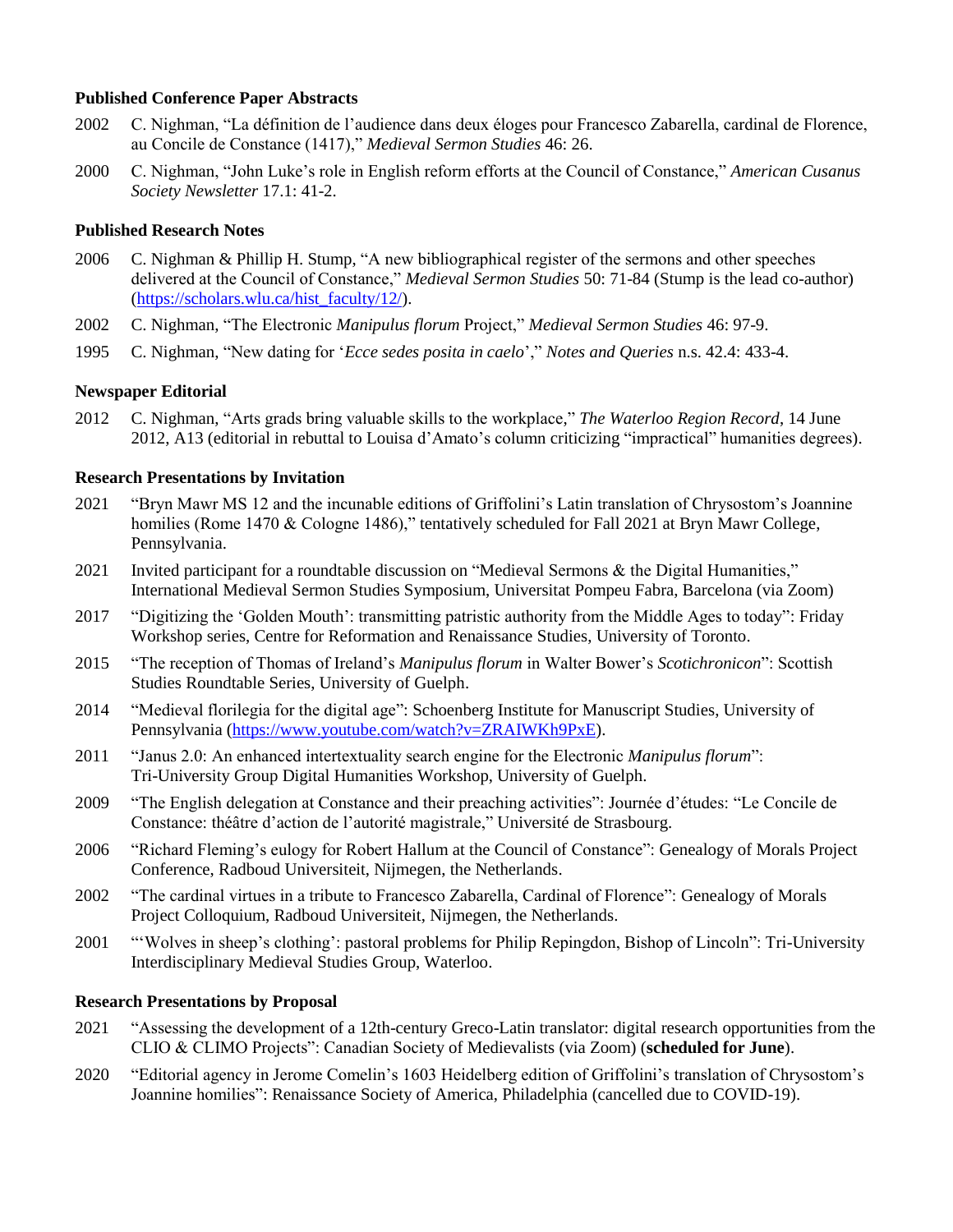- 2019 "Revisiting the manuscripts of Montagnone's *Compendium moralium notabilium* (c.1310), a proto-humanist florilegium": Renaissance Society of America, Toronto.
- 2018 "'...*impresse et diligenter correcte*': Johann Koelhoff's transmission of Griffolini's translation of Chrysostom's homilies on John": Renaissance Society of America, New Orleans.
- 2017 "Digitizing Chrysostom for Open Access research and teaching: The CLIO Project": Canadian Society for Digital Humanities, Ryerson University (jointly with Daniel Cockcroft, Webmaster of the CLIO Project).
- 2016 "Merciful flowers: *Misericordia* in two florilegia for preachers, the *Manipulus florum* and the *Liber pharetrae*": International Medieval Congress, University of Leeds.
- 2016 "Digital approaches to assessing the reception of Thomas of Ireland's *Manipulus florum* in Iohannes Dominici's *Lucula noctis* (1405)": Renaissance Society of America, Boston.
- 2015 "Excerpts from Ambrosius Autpertus' *De conflictu uitiorum atque uirtutum* in the *Liber pharetrae* 2.15: digital approaches to intertextual evidence": International Congress on Medieval Studies, Western Michigan University.
- 2014 "The *Compendium moralium notabilium*: an early humanist florilegium at the Council of Constance": The "Europe after Wyclif" Conference, Fordham University, New York.
- 2014 "New directions for online critical editions of medieval Latin texts": Canadian Society of Medievalists, Brock University.
- 2014 "John of Wales' involvement in the creation of the *Manipulus florum*": "New Perspectives on Thomas of Ireland's *Manipulus florum*" colloquium, Wilfrid Laurier University.
- 2013 "Peter of Blois' letters & the *Manipulus florum*: Thomas of Ireland's reception of Paris BnF Ms lat. 16714": Research Group on Manuscript Evidence, International Congress on Medieval Studies, Western Michigan University.
- 2012 "The *Manipulus florum*, Johannes Nider's *Formicarius*, and late medieval misogyny in the construction of witches prior to the *Malleus maleficarum*": Canadian Society of Medievalists, Wilfrid Laurier University.
- 2011 "The lemma 'Coniugium' in the *Manipulus florum*: misogamous commonplaces for a clerical audience": Canadian Society of Medievalists, University of New Brunswick.
- 2010 "Revisiting the connection between John of Wales' *Communiloquium* and Thomas of Ireland's *Manipulus florum*: Results from the Janus intertextuality search engine": Third MARGOT Conference: "The Digital Middle Ages: Teaching and Research," Columbia University, New York.
- 2009 "Editorial agency in the transmission of the *Manipulus florum*: the 1550 Venice edition '*ad signum spei*'": Canadian Society for Renaissance Studies, Carleton University.
- 2008 "The intertextuality search engine for the Electronic *Manipulus florum* Project": International Medieval Congress, University of Leeds (primary author, with A. Kane & F. Tompa).
- 2007 "A previously unrecognized source for the *Manipulus florum*: the *Moralium dogma philosophorum*": International Congress on Medieval Studies, Western Michigan University.
- 2005 "Bernardus Baptizatus at the Council of Constance (1414-18): a case of liminal identities?": Canadian Society of Medievalists, University of Western Ontario.
- 2004 "Manipulating the *Manipulus florum*: critical apparatus reports for the on-line edition": International Congress on Medieval Studies, Western Michigan University.
- 2003 "Evidence for the reception of Thomas de Hibernia's *Manipulus florum* during the Renaissance": Renaissance Society of America, Toronto.
- 2002 "Delimitation of audience in two eulogies for Francesco Zabarella at the Council of Constance": International Medieval Sermon Studies Symposium, Vadstena, Sweden.
- 2002 "John Pecham's homily *De trinitate* and English 'nationalism' at the Council of Constance": International Medieval Congress, University of Leeds.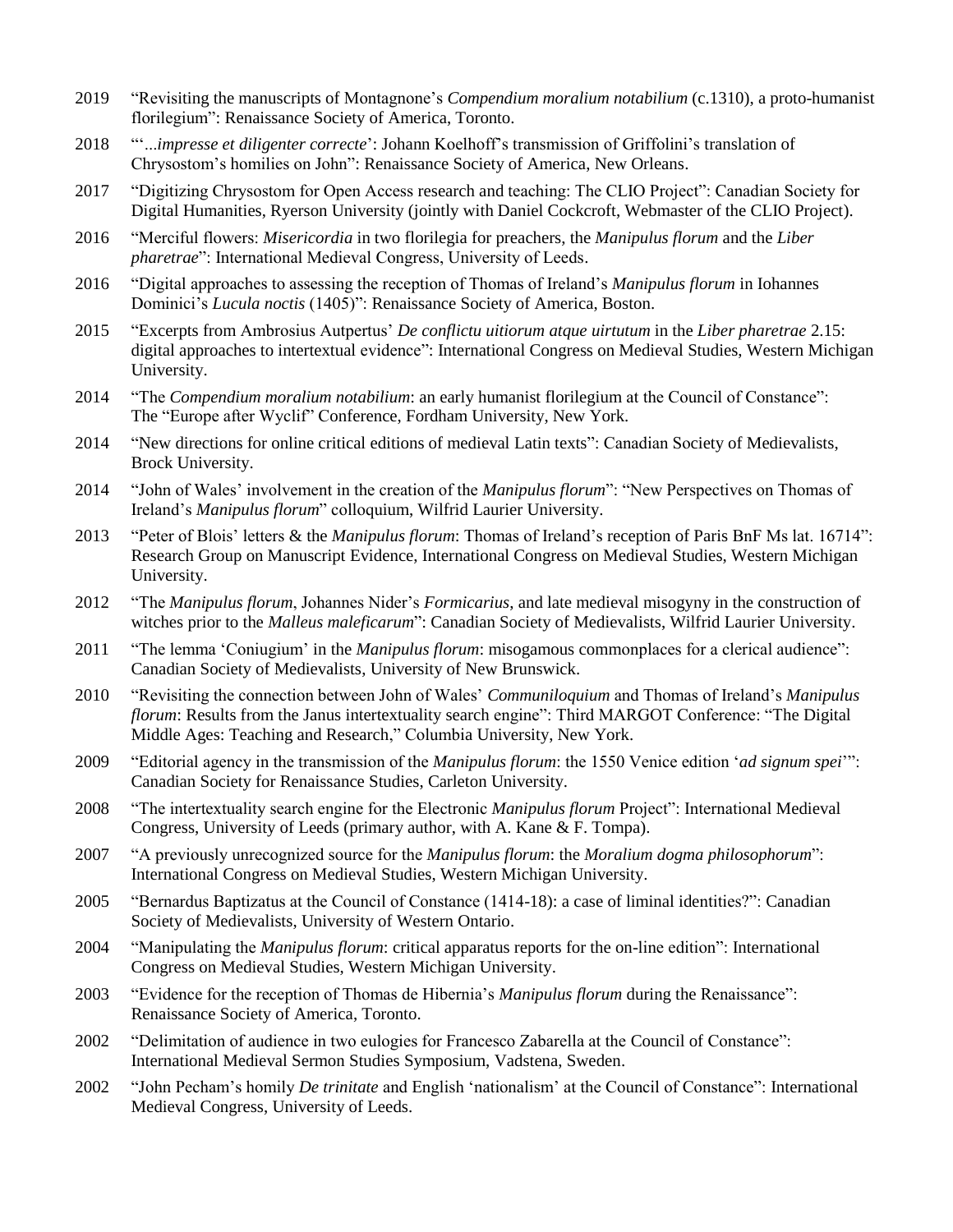- 2000 "John Luke's role in English reform efforts at the Council of Constance": International Congress on Medieval Studies, University of Western Michigan.
- 1999 "Rhetorical self-construction in two conciliar sermons of the late Middle Ages": Tri-University History Conference, Wilfrid Laurier University.
- 1999 "Humanist consolation and commemoration in two eulogies at the Council of Constance": Medieval Academy of America, Georgetown University.
- 1998 "Plague, politics and the pulpit: the rhetoric of reform in Richard Fleming's eulogy for Robert Hallum": International Congress on Medieval Studies, Western Michigan University.
- 1996 "Was Lincoln College, Oxford (founded in 1427) intended as a humanist seminary?": International Medieval Congress, University of Leeds.
- 1995 "The early transmission of Italian humanism to England: two *sermones in exequiis* from the Council of Constance": Canadian Society for Renaissance Studies, Université de Québec à Montréal.

#### **Conference Poster Session Presentation**

2002 "The Electronic *Manipulus florum* Project": International Medieval Sermon Studies Symposium, Vadstena, Sweden.

### **Internal Research Presentations**

- 2021 "Throwing cold water on Inchcolm Abbey's supposed 'warming room'": 15th Annual Medieval Day Colloquium.
- 2018 "Encountering an anonymous editor: textual transmission in late medieval Cologne": 13th Annual Medieval Day Colloquium.
- 2016 "From a Florentine friary to the Firth of Forth: timeless commonplaces from the *Manipulus florum*": 11th Annual Medieval Day Colloquium.
- 2013 "VW Beetles and Ford Edsels: textual transmission in medieval florilegia": 9th Annual Medieval Day Colloquium.
- 2011 "Late medieval misogyny or clerical anti-feminism? The topic 'Mulier' in the *Manipulus florum*": 7th Annual Medieval Day Colloquium.
- 2009 "Appropriating filial grief: Richard Fleming's eulogy for William Corff at the Council of Constance": 5th Annual Medieval Day Colloquium.
- 2007 "Political uses of music and drama at the Council of Constance": 3rd Annual Medieval Day Colloquium
- 2005 "Manipulating textual authorities: The *Manipulus florum* and the construction of late medieval thought": 1st Annual Medieval Day Colloquium.
- 2005 "The shaping of textual authorities for late medieval pastoral education in the *Manipulus florum*": History Department Faculty Research Colloquium.
- 2004 "Historical representations of renaissance women in the film *Dangerous Beauty* (1998)": History Teachers' Conference.

### **Other Conference Activities**

- 2020 Session Organizer, Renaissance Society of America, Philadelphia (cancelled due to COVID-19)
- 2016 Session Chair, Renaissance Society of America, Boston
- 2014 Colloquium Organizer & Chair: "New Perspectives on Thomas of Ireland's *Manipulus florum*", WLU
- 2012 Session Chair, Canadian Society of Medievalists, WLU
- 2009 Session Chair, "Instituting Calvin" Conference, University of Toronto
- 2008 Session Organizer & Chair, International Medieval Congress, University of Leeds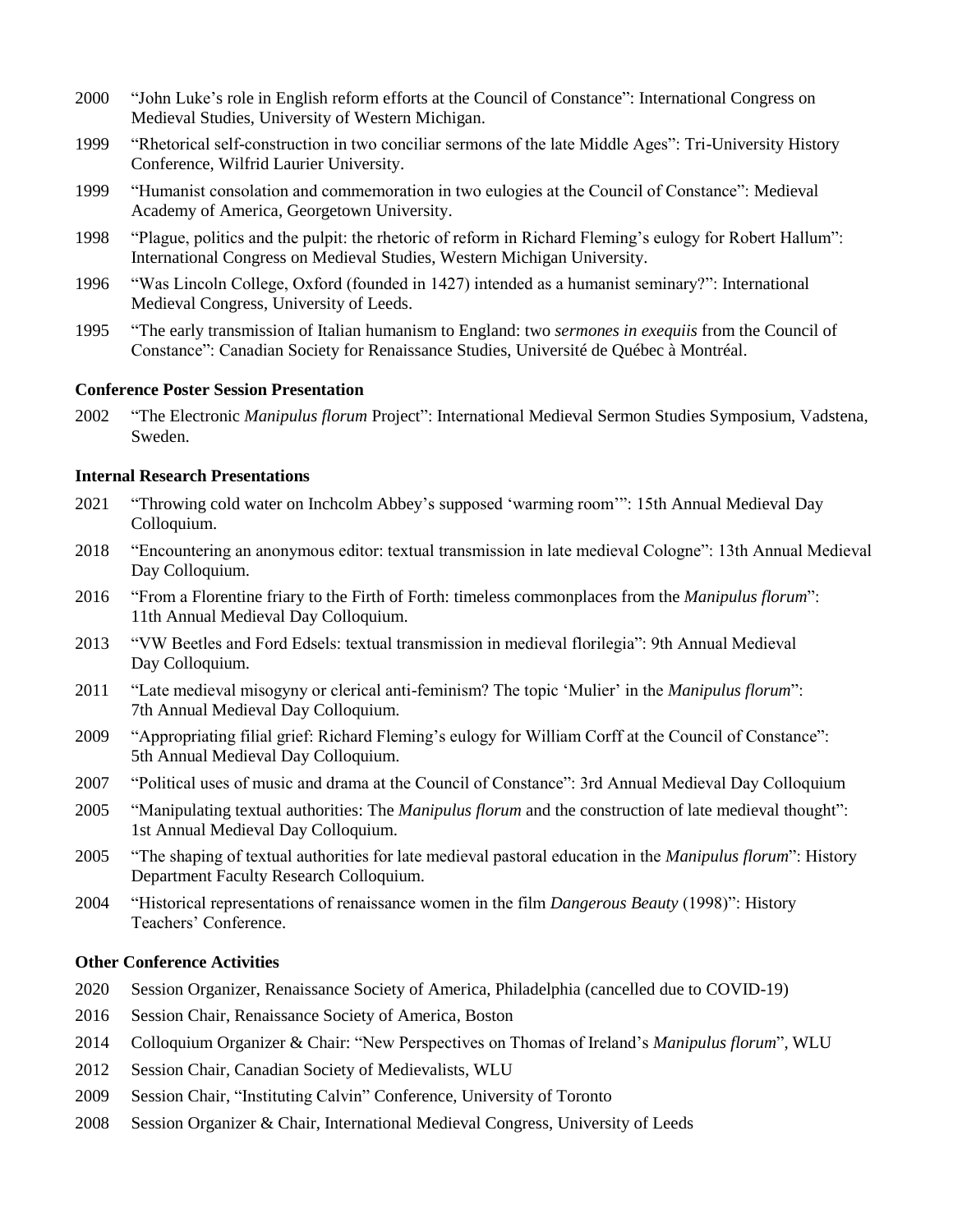- 2008 Session Chair, Tri-University Graduate History Conference, WLU
- 2007 Session Organizer, International Congress on Medieval Studies, University of Western Michigan
- 2005 Session Chair, Canadian Society of Medievalists, University of Western Ontario
- 2005 Session Chair, Tri-University Graduate History Conference, WLU
- 2003 Session Chair, Renaissance Society of America, Toronto

### **Invited Public Lecture**

2009 "*Statim inuenire*: The *Manipulus florum* in the 14th and 21st centuries": keynote address for the 19th Annual "Forward into the Past" Conference, Society for Creative Anachronism, Kitchener.

## **SERVICE**

# **History Department**

- 2010-19 Editor of the department newsletter: "The Owl" (2010-11: issues 3-4; 2016-19: issues 7-10) 2015-16 Co-supervisor for the development of an online course (HI129 OC) 2009-12 Undergraduate Officer 2009-12 Co-supervisor for the development of 2 online courses (HI104 OC & HI105 OC) 2005-6 Acting Undergraduate Officer 2004, 2015 Co-organizer of the History Teachers' Conference 2004 Developer of an online course (HI374 OC)
- since 2003 Various roles/subcommittees of the History Department in Council

#### **Medieval & Medievalism Studies Program**

- 2007-21 Program Co-ordinator (3 terms over 8 years: 2007-9; 2014-17; 2018-21)
- 2012-21 Editor of the program's annual newsletter: "Going Medieval" (issues 1-10)
- 2006, 2012 Acting Program Co-ordinator (2 terms: January to June 2006; January to December 2012)
- 2019-20 Organizer of a travel course (ML288) for a CTF instructor (cancelled due to COVID-19)
- 2017-18 Organizer of a travel course (AF288c) for a CTF instructor
- 2012-17 Co-supervisor for the development of two online courses (2012-13: ML202; 2017: ML100)
- 2008-10 Organizer of MedSTEP (Medieval Students' Teaching Experience Program), (2009 & 2010)
- since 2006 Organizer of the Medieval Day Colloquium (9 times)
- since 2006 Organizer of the Distinguished Visiting Speaker in Medieval Studies event (9 times)
- since 2003 Member or Chair of the Program Co-ordination Committee (except during sabbaticals)
- since 2003 Member or Chair of PTAC (except during sabbaticals)

## **Tri-University History Graduate Program**

- 2021 External Reader of an MRP (U. Guelph)
- 2020 External Reader of a PhD dissertation (U. Guelph)
- 2018 "Manuscript studies in the digital age": a guest lecture for S. Bednarski's graduate seminar,
- HIST 691: "Using Medieval Sources: An Introduction to the Archives" (U. Waterloo)
- 2018 External Reader of a PhD dissertation (U. Guelph)
- 2015 Member of two PhD Comprehensive Exam Committees (U. Guelph)
- 2014-16 Member of a PhD Dissertation Committee (U. Guelph)
- 2008-13 HI700 Professional Development Doctoral Seminar on digital humanities scholarship

# **Department of English & Film Studies**

- 2013-17 Member of a PhD Dissertation Committee
- 2013 Member of two PhD Special Area Exam Committees
- 2012 Member of two PhD Comprehensive Field Exam Committees